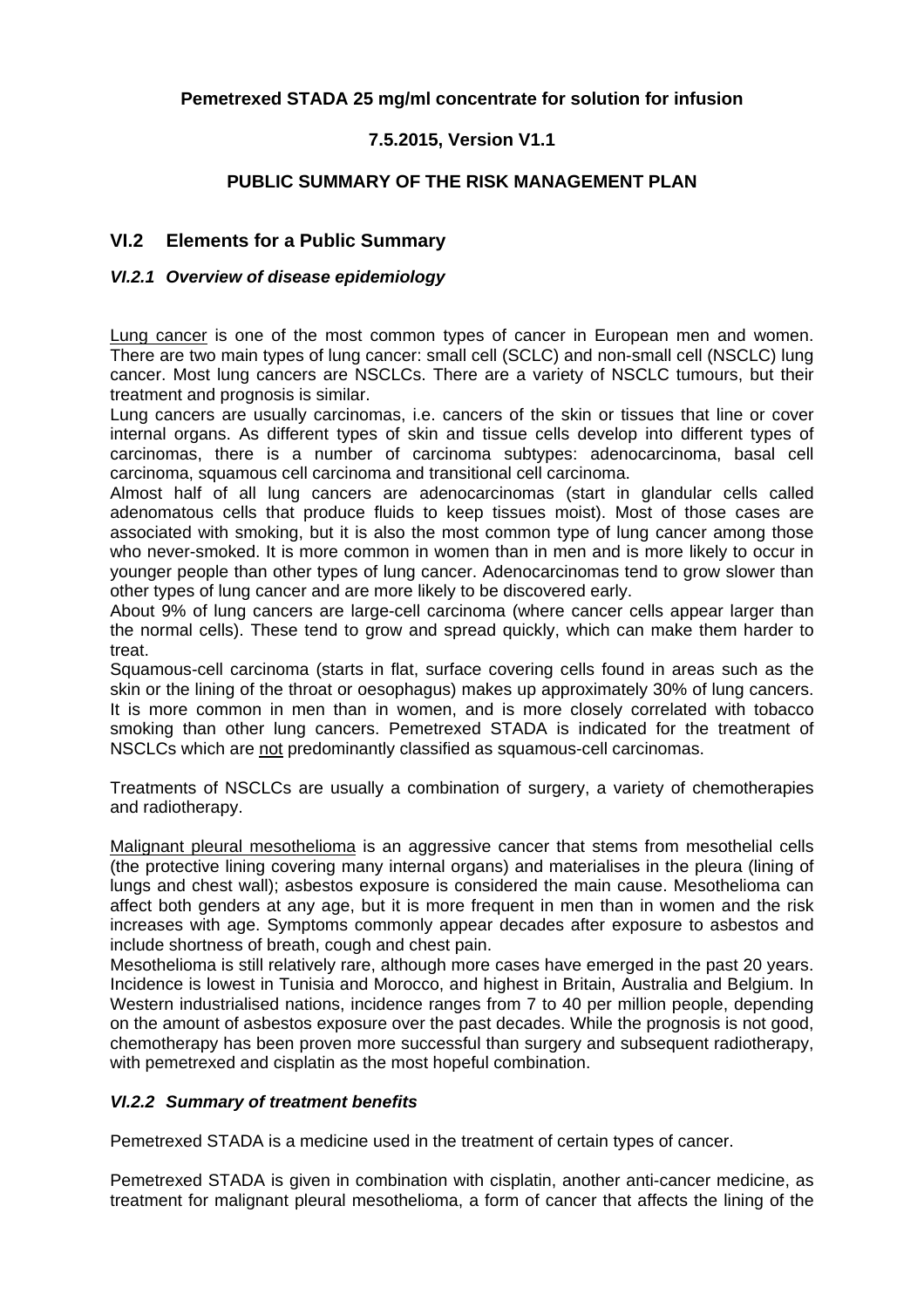lung, to patients who have not received prior chemotherapy.

Pemetrexed STADA is also given in combination with cisplatin for the initial treatment of patients with advanced stage lung cancer of the NSCLC type.

Pemetrexed STADA can be prescribed to you if you have lung cancer at an advanced stage, if your disease has responded to treatment or if it remains largely unchanged after initial chemotherapy.

Pemetrexed STADA is also a treatment for patients with advanced stage of lung cancer whose disease has progressed after other initial chemotherapy has been used.

#### *Clinical efficacy of Pemetrexed STADA has been shown for each indication in the following studies.*

Use of Pemetrexed STADA in mesothelioma (a form of cancer that affects the lining of the lung): EMPHACIS clinical study investigated clinical efficacy of pemetrexed plus cisplatin versus cisplatin alone in chemonaive patients (those who did not receive chemotherapy before) with malignant pleural mesothelioma. Patients were randomly assigned to pemetrexed plus cisplatin (226 patients) or to cisplatin alone group (222 patients). Study was conducted in multiple centres and the patients participating in the study did not know whether they received pemetrexed plus cisplatin or cisplatin alone. Patients treated with pemetrexed and cisplatin had approximately 2.8-month survival advantage over patients receiving cisplatin alone, as well as approximately 25% higher treatment response rate.

There are limited data in patients with malignant pleural mesothelioma treated with pemetrexed alone. Pemetrexed at a dose of 500 mg/m<sup>2</sup> was studied as single-treatment in 64 chemonaive patients (those who did not receive chemotherapy before) with malignant pleural mesothelioma. The overall response rate was 14.1 % (i.e. approx. 14 out of 100 patients responded to pemetrexed treatment alone).

#### Use of Pemetrexed STADA in non-small cell lung cancer (NSCLC) (a form of lung cancer):

As fist-line treatment: A clinical study investigated the efficacy of pemetrexed plus cisplatin (862 patients) versus gemcitabine plus cisplatin (863 patients) as first-line therapy for locally advanced or metastatic NSCLC. Pemetrexed plus cisplatin showed similar clinical efficacy as gemcitabine plus cisplatin in terms of overall survival, but these results were non-significant. Disease progression-free survival and overall response rate were similar between pemetrexed plus cisplatin and gemcitabine plus cisplatin.

As second-line treatment: A clinical study investigated the efficacy of pemetrexed (283 patients) versus docetaxel (288 patients) as second-line therapy in patients with locally advanced or metastatic NSCLC. Prior chemotherapy did not include pemetrexed. Survival with pemetrexed was approximately 8.3 months and with docetaxel - 7.9 months. However, these results were statistically non-significant. Limited data from another clinical trial suggest that efficacy (overall survival, disease progression-free survival) for pemetrexed are similar between patients previously treated with docetaxel (41 patients) and those who did not receive previous docetaxel treatment (540 patients).

As maintenance treatment: JMEN clinical study compared the efficacy and safety of maintenance treatment with pemetrexed plus best supportive care (441 patients) with that of placebo plus supportive care (222 patients) in patients with locally advanced or metastatic NSCLC (whose disease did not progress after 4 cycles of first line therapy containing cisplatin or carboplatin in combination with gemcitabine, paclitaxel, or docetaxel). Patients received maintenance treatment until disease progression. A statistically significant improvement in progression-free survival in the pemetrexed arm over the placebo arm has been seen. The median overall survival was 13.4 months for the pemetrexed arm and 10.6 months for the placebo arm.

#### *VI.2.3 Unknowns relating to treatment benefits*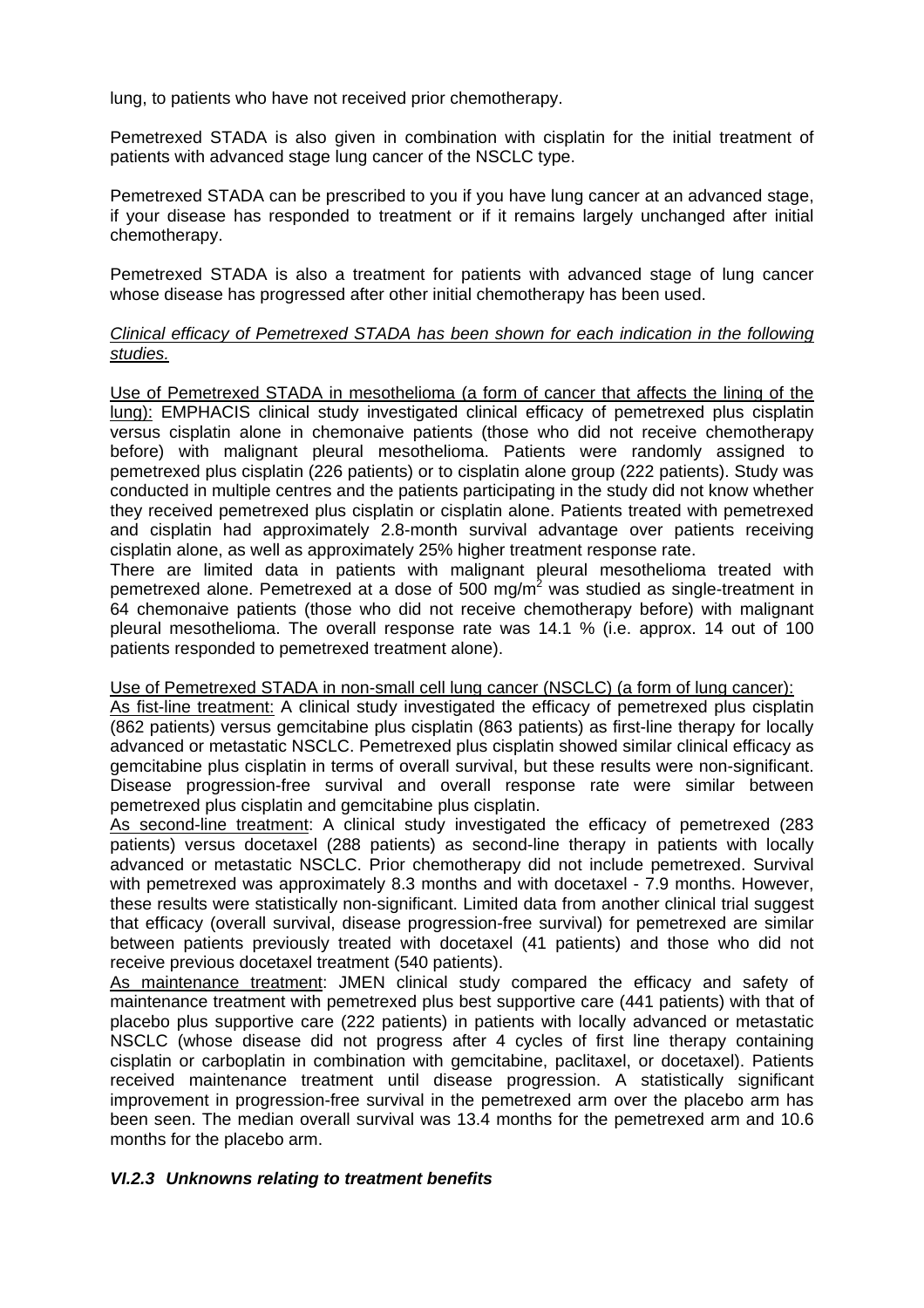For the approved indications the treatment benefits have sufficiently been demonstrated.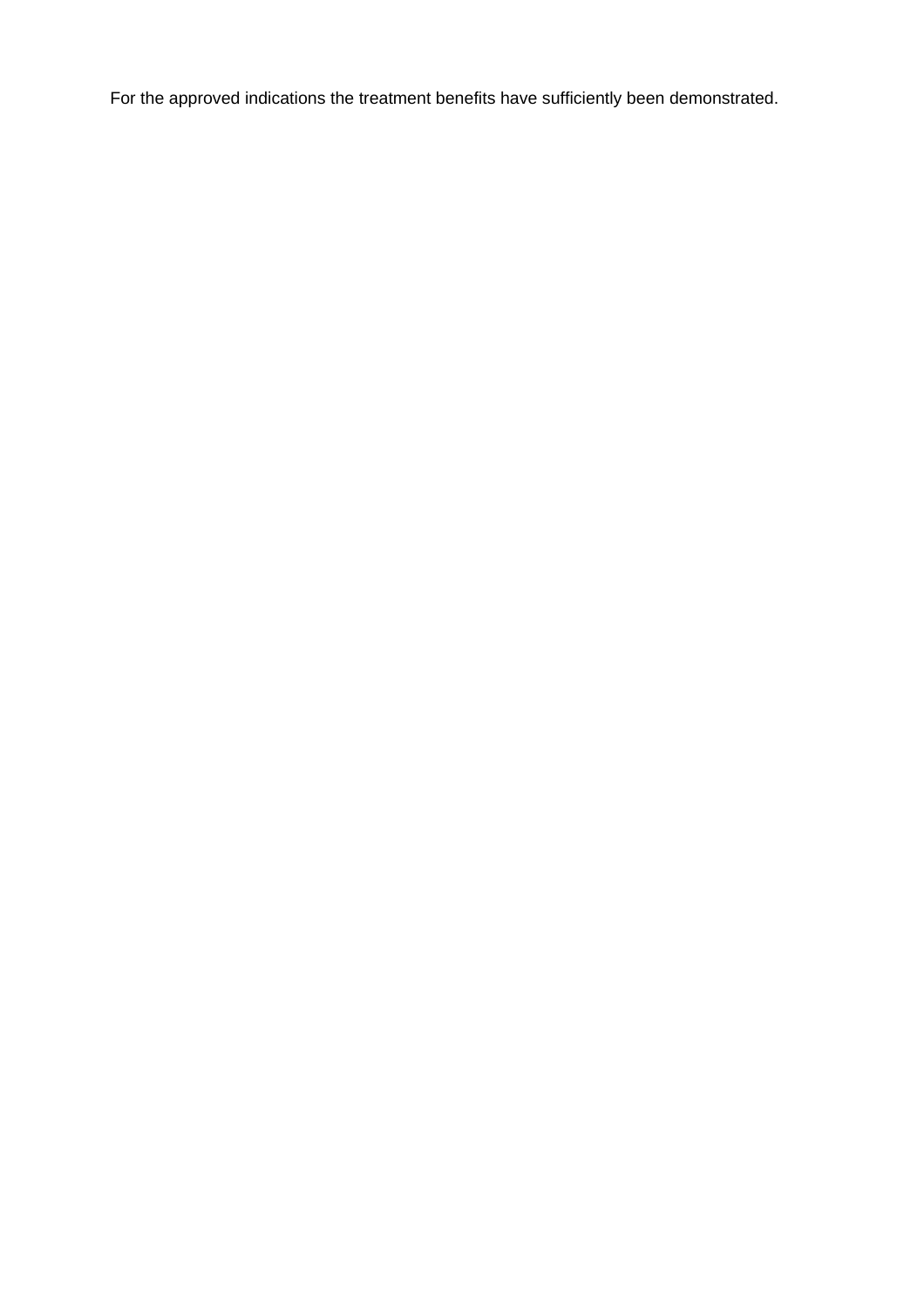# *VI.2.4 Summary of safety concerns*

# **Important identified risks**

| <b>Risk</b>                                                                                                                                                                                                                                                                     | What is known                                                                                                                                                                                                                                                                                                                                                                                                                                                                                                                                                                      | Preventability                                                                                                                                                                                                                                                                                                                                                                                                                                                                                                                                                                                                                                                                                                                                                                                  |
|---------------------------------------------------------------------------------------------------------------------------------------------------------------------------------------------------------------------------------------------------------------------------------|------------------------------------------------------------------------------------------------------------------------------------------------------------------------------------------------------------------------------------------------------------------------------------------------------------------------------------------------------------------------------------------------------------------------------------------------------------------------------------------------------------------------------------------------------------------------------------|-------------------------------------------------------------------------------------------------------------------------------------------------------------------------------------------------------------------------------------------------------------------------------------------------------------------------------------------------------------------------------------------------------------------------------------------------------------------------------------------------------------------------------------------------------------------------------------------------------------------------------------------------------------------------------------------------------------------------------------------------------------------------------------------------|
| Noncompliance with folic<br>acid and vitamin B12<br>regimens manifested mainly<br>as blood and gastrointestinal<br>tract toxicities<br>(Noncompliance with folic<br>acid and vitamin B12<br>regimens manifested mainly<br>as haematological and<br>gastrointestinal toxicities) | Less toxicity and reduction in<br>blood and non-blood<br>toxicities such as<br>neutropenia (low number of<br>neutrophils, a type of white<br>blood cells), febrile<br>neutropenia (neutropenia<br>with a fever), infection with<br>neutropenia and<br>gastrointestinal tract<br>toxicities (e.g.<br>nausea/vomiting) were<br>reported when pre-treatment<br>with folic acid and vitamin<br>B12 was administered.<br>Therefore, all patients<br>treated with Pemetrexed<br>STADA should take folic acid<br>and vitamin B12 as a<br>measure to reduce<br>treatment-related toxicity. | Your doctor will prescribe<br>you oral folic acid or a<br>multivitamin containing folic<br>acid (350 to 1000<br>micrograms) to be taken on<br>a daily basis. At least five<br>doses of folic acid must be<br>taken during the seven days<br>preceding the first dose of<br>Pemetrexed STADA, and<br>dosing will continue during<br>the full course of therapy and<br>for 21 days after the last<br>dose of Pemetrexed STADA.<br>Always take folic acid as<br>instructed by your doctor or<br>pharmacist.<br>You will receive an<br>intramuscular injection of<br>vitamin B12 in the week<br>preceding the first dose of<br>Pemetrexed STADA and<br>once every three cycles<br>thereafter. Subsequent<br>vitamin B12 injections will<br>usually be given on the same<br>day as Pemetrexed STADA. |
| Serious kidney adverse<br>events<br>(Serious renal events)                                                                                                                                                                                                                      | Serious kidney adverse<br>events, including acute<br>kidney failure (when kidneys<br>suddenly become unable to<br>filter waste products from the<br>blood), have been reported<br>with pemetrexed alone or in<br>association with other<br>chemotherapeutic agents.<br>Many of the patients in<br>whom these occurred had<br>underlying risk factors for the<br>development of kidney<br>adverse events including<br>dehydration or pre-existing<br>hypertension (high blood<br>pressure) or diabetes.                                                                             | If you get any side effects,<br>talk to your doctor or<br>pharmacist. This includes<br>any possible side effects not<br>listed in the package leaflet.<br>Inform your doctor if you<br>notice any of the following:<br>Passing less urine than<br>normally<br>Swelling in your legs,<br>ankles or feet<br><b>Drowsiness</b><br>Shortness of breath<br>Fatigue<br>Confusion<br>Nausea<br>Chest pain or pressure                                                                                                                                                                                                                                                                                                                                                                                  |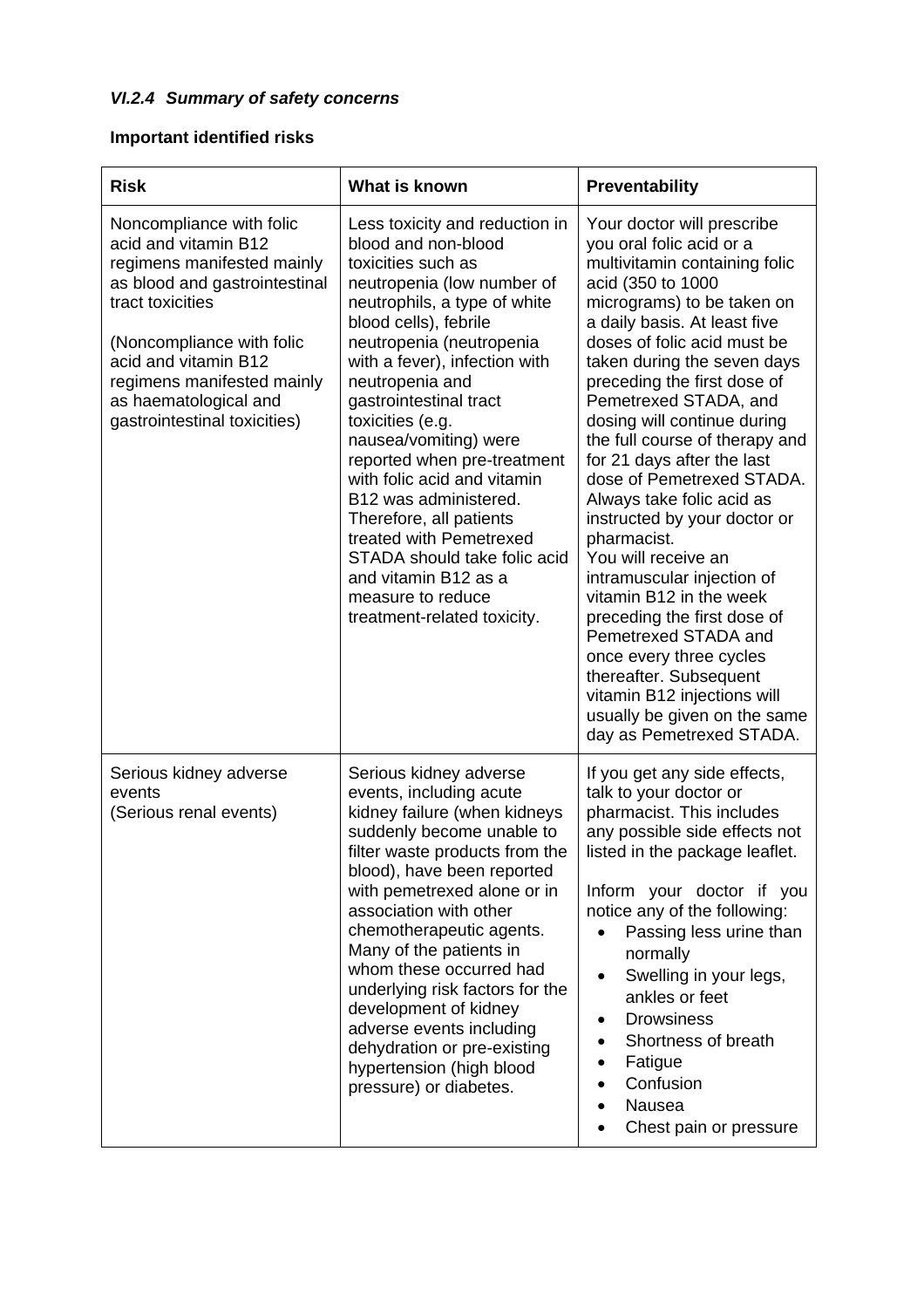| Serious disorders of the<br>gestroinestinal tract<br>(Serious gastrointestinal<br>disorders)                                                                        | More than 1 in 10 people<br>may be affected by<br>diarrhoea, vomiting, pain,<br>redness, swelling or sores in<br>your mouth, nausea, loss of<br>appetite or constipation.<br>Severe<br>dehydration<br>has<br>observed<br>when<br>been<br>pemetrexed<br>is<br>given<br>in<br>combination with cisplatin.                                                                                                                                                                | If you get any side effects,<br>talk to your doctor or<br>pharmacist. This includes<br>any possible side effects not<br>listed in the package leaflet.<br>If you are being treated with<br>Pemetrexed STADA and<br>cisplatin simultaneously, you<br>adequate<br>will<br>receive<br>antiemetic treatment (against<br>nausea/vomiting)<br>and<br>appropriate hydration prior to<br>and/or<br>after<br>receiving<br>Take<br>treatment.<br>any<br>medicines<br>you<br>are<br>prescribed as instructed by<br>your doctor or pharmacist.<br>You<br>must<br>contact<br>your<br>doctor immediately if you<br>experience<br>pain, redness,<br>swelling or sores in your<br>mouth (very common). |
|---------------------------------------------------------------------------------------------------------------------------------------------------------------------|------------------------------------------------------------------------------------------------------------------------------------------------------------------------------------------------------------------------------------------------------------------------------------------------------------------------------------------------------------------------------------------------------------------------------------------------------------------------|----------------------------------------------------------------------------------------------------------------------------------------------------------------------------------------------------------------------------------------------------------------------------------------------------------------------------------------------------------------------------------------------------------------------------------------------------------------------------------------------------------------------------------------------------------------------------------------------------------------------------------------------------------------------------------------|
| Severe disease causing<br>scarring of lung tissue, which<br>may be induced by<br>radiotherapy<br>(Interstitial pneumonitis<br>(including radiation<br>pneumonitis)) | In clinical trials, cases of<br>interstitial pneumonitis<br>(severe disease causing<br>scarring of lung tissue) with<br>respiratory insufficiency,<br>sometimes fatal, have been<br>reported uncommonly in<br>patients treated with<br>pemetrexed.<br>Cases of radiation<br>pneumonitis (lung disease<br>induced by radiotherapy)<br>have been reported in<br>patients treated with<br>radiation either prior, during<br>or subsequent to their<br>pemetrexed therapy. | If you get any side effects,<br>talk to your doctor or<br>pharmacist. This includes<br>any possible side effects not<br>listed in the package leaflet.<br>Inform your doctor if you<br>notice the following:<br>Shortness of breath at<br>rest or aggravated by<br>exertion<br>Dry cough                                                                                                                                                                                                                                                                                                                                                                                               |
| Acute inflammatory reaction<br>at previously irradiated areas<br>that is triggered when<br>chemotherapy agents are<br>administered<br>(Radiation recall)            | Rare cases (up to 1 in 1000<br>patients) of radiation recall<br>(acute inflammatory reaction<br>at previously irradiated areas<br>that<br>triggered<br>is<br>when<br>chemotherapy<br>agents<br>are<br>administered)<br>have<br>been<br>reported in<br>patients<br>who<br>received radiotherapy weeks<br>before<br>years<br>starting<br>or<br>pemetrexed therapy.                                                                                                       | If you get any side effects,<br>talk to your doctor or<br>pharmacist. This includes<br>any possible side effects not<br>listed in the package leaflet.<br>Inform your doctor if<br>you<br>the<br>notice<br>following<br>skin<br>changes:<br>Redness<br><b>Tenderness</b><br>$\bullet$<br>Swelling                                                                                                                                                                                                                                                                                                                                                                                      |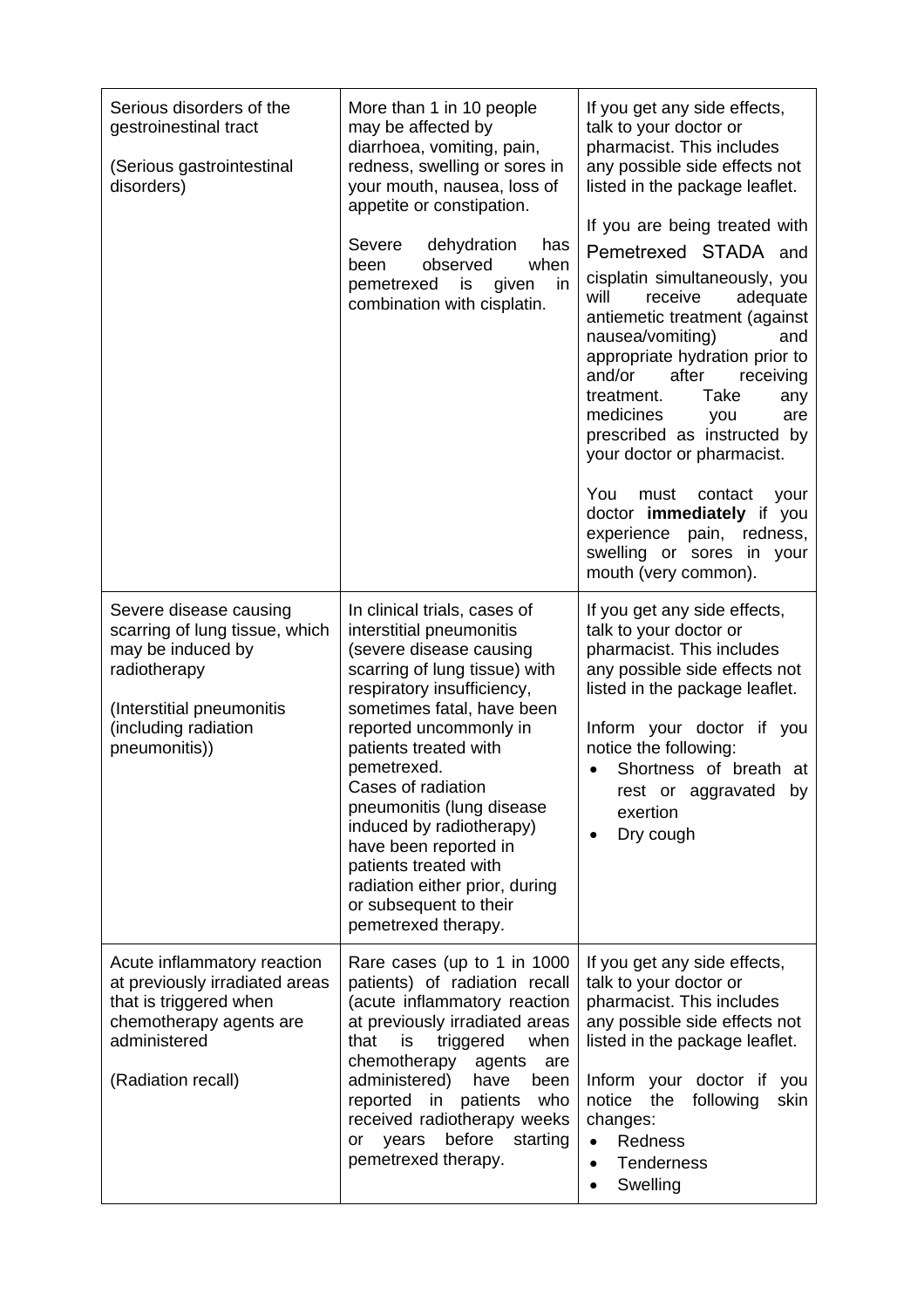|                                                                                                                                                                           |                                                                                                                                                                                            | Wet sores<br>$\bullet$<br>Peeling skin<br>Discoloration after<br>the<br>skin has healed                                                                                                                                                                                                                                                                                                                |
|---------------------------------------------------------------------------------------------------------------------------------------------------------------------------|--------------------------------------------------------------------------------------------------------------------------------------------------------------------------------------------|--------------------------------------------------------------------------------------------------------------------------------------------------------------------------------------------------------------------------------------------------------------------------------------------------------------------------------------------------------------------------------------------------------|
| Whole-body inflammation<br>caused by an infection<br>(Sepsis)                                                                                                             | Sepsis (whole-body<br>inflammation caused by an<br>infection), sometimes fatal,<br>has been commonly reported<br>(in up to 1 in 10 patients)<br>during clinical trials with<br>pemetrexed. | If you get any side effects,<br>talk to your doctor or<br>pharmacist. This includes<br>any possible side effects not<br>listed in the package leaflet.<br>Contact<br>your<br>doctor<br>immediately if you notice<br>the following:<br>Fever above 38.5°C<br>Increased<br>heart<br>rate<br>$\bullet$<br>(pulse)<br>Significantly<br>decreased<br>urine output<br>Difficulty breathing<br>Abdominal pain |
| <b>Bullous conditions (blistering</b><br>skin diseases)<br>(Bullous skin reaction<br>including Stevens Johnson<br>Syndrome (SJS) and toxic<br>epidermal necrolysis (TEN)) | Up to 1 in 1,000 people may<br>be affected by bullous<br>conditions (blistering skin<br>diseases) - including<br>Stevens-Johnson syndrome<br>and toxic epidermal<br>necrolysis.            | If you get any side effects,<br>talk to your doctor or<br>pharmacist. This includes<br>any possible side effects not<br>listed in the package leaflet.<br>Immediately contact your<br>doctor if you notice blistering<br>of your skin, mouth or<br>genitals. This may be a sign<br>of a serious condition.                                                                                             |

## **Important potential risks**

| <b>Risk</b>                 | What is known<br>(Including reason why it is considered a potential risk)                                                                                                                                                                                                                                                                                                                                                                    |
|-----------------------------|----------------------------------------------------------------------------------------------------------------------------------------------------------------------------------------------------------------------------------------------------------------------------------------------------------------------------------------------------------------------------------------------------------------------------------------------|
| Cardiovascular events       | Serious cardiovascular events, including myocardial<br>infarction (heart attack) and cerebrovascular events (those<br>affecting the blood vessels supplying the brain) have been<br>uncommonly reported during clinical studies<br>with<br>pemetrexed, usually when given in combination with another<br>anti-cancer agent. Most of the patients in whom these<br>events have been observed had pre-existing cardiovascular<br>risk factors. |
| Peripheral vascular disease | Patients treated with Pemetrexed STADA may be at an<br>increased risk of developing peripheral vascular disease<br>(disease of the blood vessels located outside the heart and<br>brain).                                                                                                                                                                                                                                                    |
| Hearing loss/hypoacusis     | Patients treated with Pemetrexed STADA may be at an<br>increased risk of developing hearing loss/hypoacusis (partial                                                                                                                                                                                                                                                                                                                         |